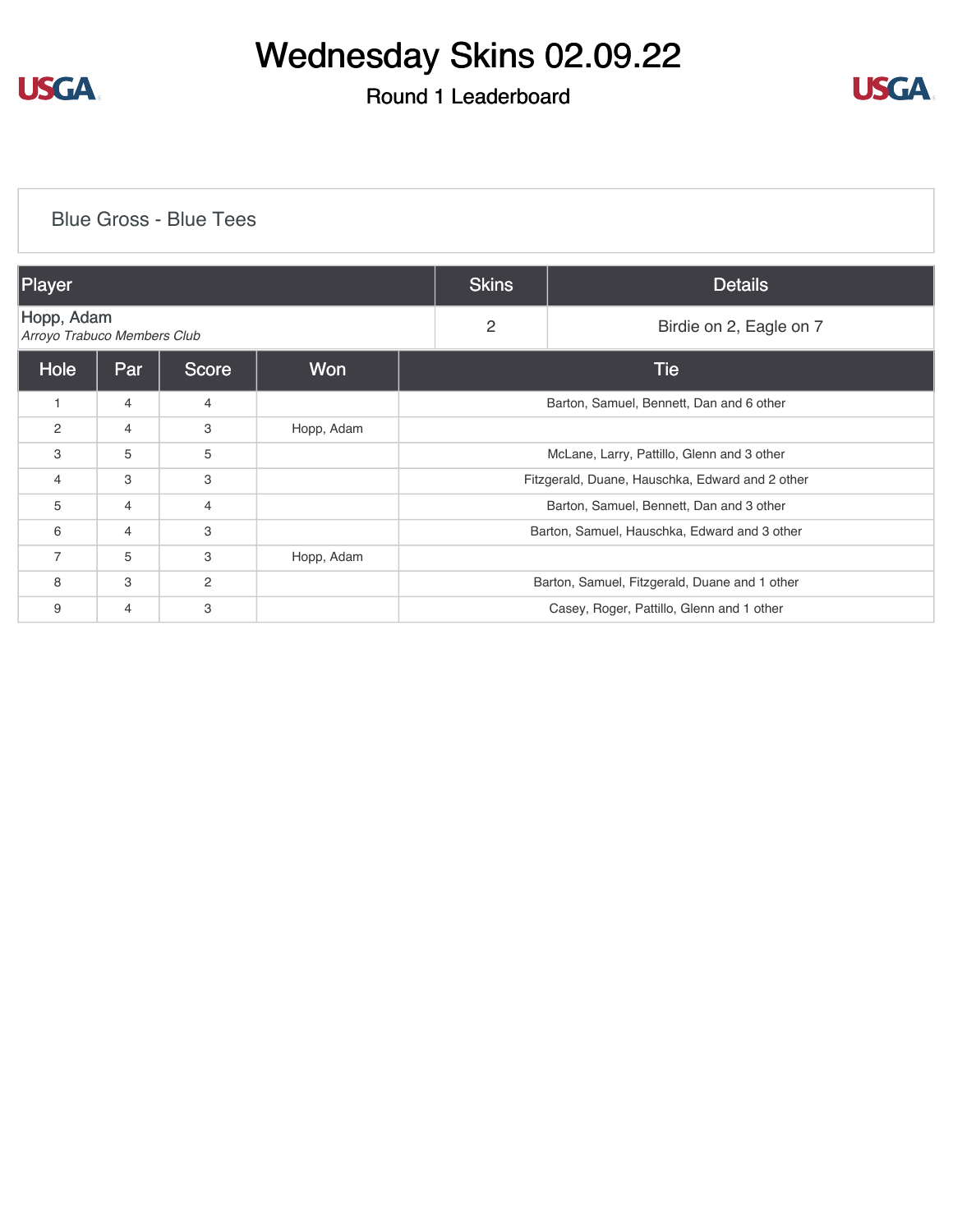

### Round 1 Leaderboard



### [Blue Net - Blue Tees](https://cdn2.golfgenius.com/v2tournaments/8201957019360452752?called_from=&round_index=1)

| Player                                                 |            |                |                         | <b>Skins</b>                                 | <b>Details</b>                                  |                                          |  |
|--------------------------------------------------------|------------|----------------|-------------------------|----------------------------------------------|-------------------------------------------------|------------------------------------------|--|
| De La Torre, Adrian III<br>Arroyo Trabuco Members Club |            |                |                         |                                              | Birdie on 1                                     |                                          |  |
| Hopp, Adam<br>Arroyo Trabuco Members Club              |            |                |                         |                                              |                                                 | Eagle on 7                               |  |
| Hole                                                   | <b>Par</b> | <b>Score</b>   | Won                     |                                              | <b>Tie</b>                                      |                                          |  |
| $\mathbf{1}$                                           | 4          | 3              | De La Torre, Adrian III |                                              |                                                 |                                          |  |
| $\overline{2}$                                         | 4          | 3              |                         |                                              |                                                 | Casey, Roger, Hopp, Adam and 3 other     |  |
| 3                                                      | 5          | 4              |                         |                                              |                                                 | Pattillo, Glenn and Rutherford, Rich     |  |
| $\overline{4}$                                         | 3          | 2              |                         |                                              | Fitzgerald, Duane, Hauschka, Edward and 2 other |                                          |  |
| 5                                                      | 4          | 3              |                         |                                              | Barton, Samuel, Bennett, Dan and 2 other        |                                          |  |
| 6                                                      | 4          | 3              |                         | Barton, Samuel, Hauschka, Edward and 3 other |                                                 |                                          |  |
| 7                                                      | 5          | 3              | Hopp, Adam              |                                              |                                                 |                                          |  |
| 8                                                      | 3          | $\overline{2}$ |                         |                                              |                                                 | Barton, Samuel, Bennett, Dan and 3 other |  |
| 9                                                      | 4          | $\overline{c}$ |                         |                                              |                                                 | Pattillo, Glenn and Walters, Timothy     |  |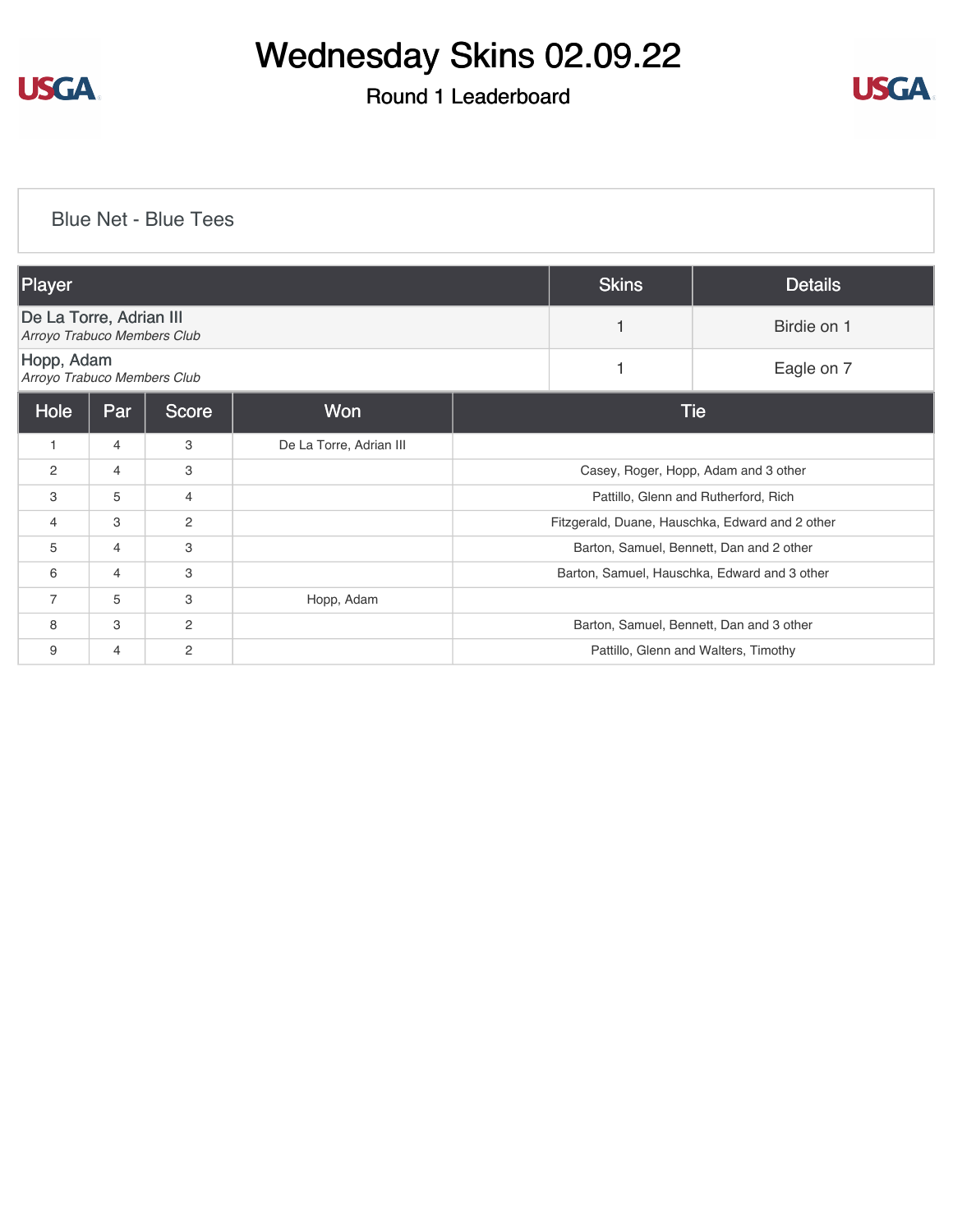

### Round 1 Leaderboard



#### [White Gross - White Tees](https://cdn2.golfgenius.com/v2tournaments/8201958457939615889?called_from=&round_index=1)

| Player                                      |                |                |              |                                                | <b>Skins</b>                                   | <b>Details</b> |
|---------------------------------------------|----------------|----------------|--------------|------------------------------------------------|------------------------------------------------|----------------|
| Thomas, Tony<br>Arroyo Trabuco Members Club |                |                |              |                                                |                                                | Par on 5       |
| Hole                                        | Par            | <b>Score</b>   | <b>Won</b>   |                                                | <b>Tie</b>                                     |                |
| 1                                           | $\overline{4}$ | $\overline{4}$ |              |                                                | Hopp, Gary, Hurst, James and 1 other           |                |
| $\overline{2}$                              | $\overline{4}$ | $\overline{4}$ |              | Corbin, Ron, Hopp, Gary and 1 other            |                                                |                |
| 3                                           | 5              | 5              |              | Graffius, Mark, McGovern, Terrance and 2 other |                                                |                |
| 4                                           | 3              | 3              |              | Colburn, Kirk, Deal, Tim and 3 other           |                                                |                |
| 5                                           | $\overline{4}$ | $\overline{4}$ | Thomas, Tony |                                                |                                                |                |
| 6                                           | $\overline{4}$ | $\overline{4}$ |              | Deal, Tim, Hopp, Gary and 3 other              |                                                |                |
| $\overline{7}$                              | 5              | 5              |              | Berube, Robert, Corbin, Ron and 6 other        |                                                |                |
| 8                                           | 3              | 3              |              |                                                | Berube, Robert, McGovern, Terrance and 1 other |                |
| 9                                           | 4              | $\overline{4}$ |              | Colburn, Kirk, Hurst, James and 3 other        |                                                |                |